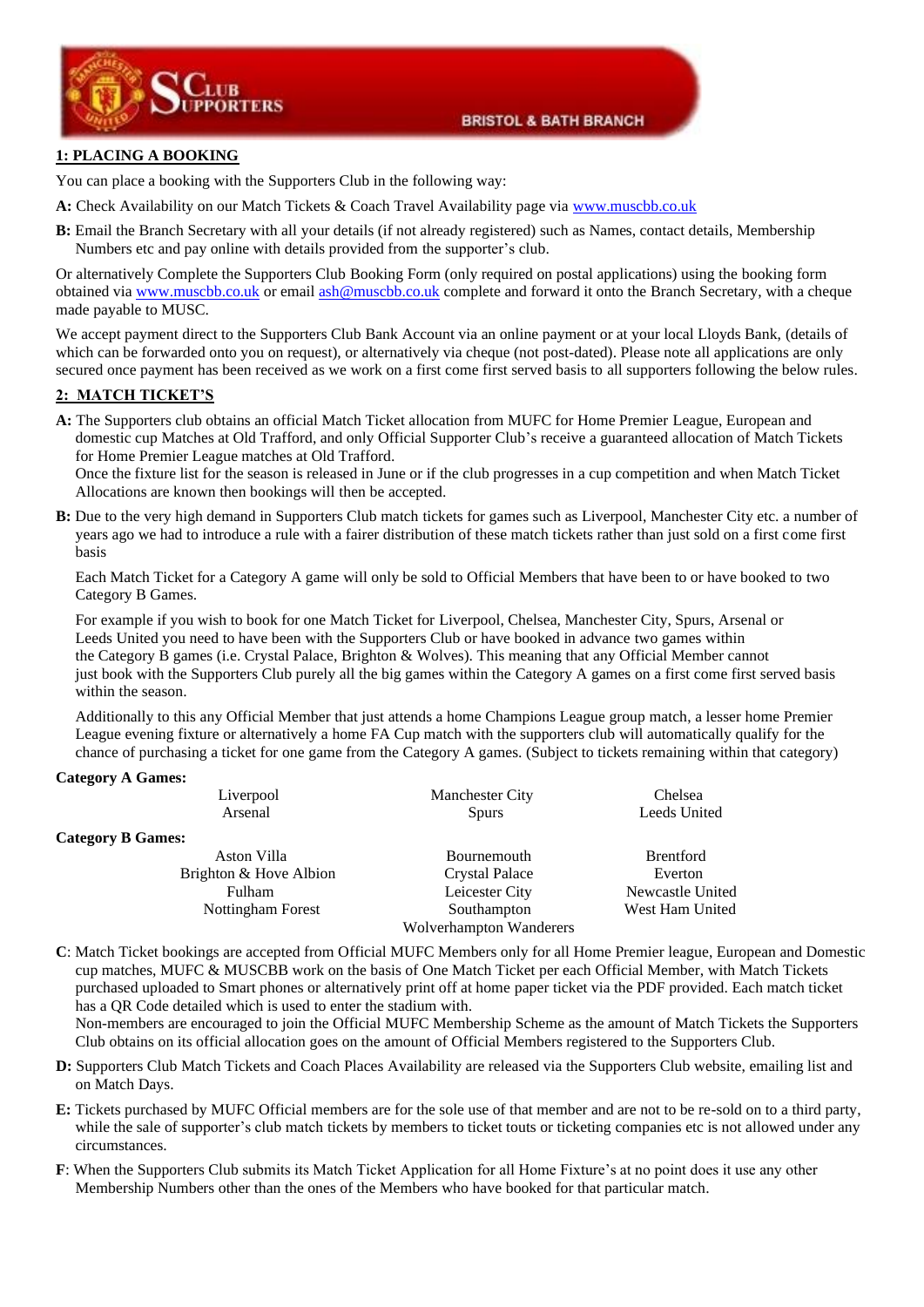- **G:** All Match Tickets received from the Supporters Club Official allocation are only sold onto Supporters Club Members with Coach Places. Our allocation is obtained not only to give Official Members the opportunity to attend matches but also obtained to help run the supporters club coach travel to every game for the Season Ticket Holders who also travel with us.
- **H:** The distribution of match tickets for games of high interest i.e. the latter stages of European or Domestic cup matches will be Done the following way:
	- **i)** When the game is known bookings will be accepted in the usual manner from Official Members. Once our Allocation is known Tickets will be then allocated to the members who have been to the highest amount of European or Domestic cup matches with us working in descending order until all tickets have been sold.
	- **ii)** If a number of Members have attended the same amount of previous rounds and all tickets sell out within that amount of matches attended then the split to who get's the Match Tickets will then go on the highest amount of Home matches (all competition's) each member has attended within that season.

**I:** Ticket Prices on the Supporters Club are as follows:

| <b>Adult Match Tickets</b>           | £45.00 | <b>Junior Match Ticket</b>   | £13.00 |
|--------------------------------------|--------|------------------------------|--------|
| Over 65/16-17 Year Old Match Tickets | £26.50 | 18-20 Year Old Match Tickets | £35.75 |

Please note that these ticket prices are for tickets we receive in East Stand, there could be a price difference amount due once our allocation is processed if in an alternative location. Once known any extra monies are required or refunded prior to the match.

- **J:** Also note when purchasing Match Ticket's from the Supporters Club that we do not whatsoever get a say to where our allocation of Match tickets are located, while this is decided by MUFC the Supporters Club insures that Adult  $\&$  Juniors are sat together. While no guarantee can be given by the Supporters Club that multiple bookings are sat together, our allocation is usually all sat together.
- **K:** As we only apply for match tickets on your behalf if you are unhappy with the Match Tickets you are allocated by MUFC via us then please let the Supporters Club know but any complaints should be made directly to the Ticket Office at MUFC.

## **3: SUPPORTERS CLUB MATCH TICKET EXCHANGE**.

Any Supporters Club Member that wishes to sell on a Match Ticket for a Premier League or European/Domestic cup match can do so by contacting the Branch Secretary. These Match Tickets will be advertised to supporters on the Ticket Exchange page on [www.muscbb.co.uk](http://www.muscbb.co.uk/) and also by email. While we provide this service to help Supporters Club members sell on their spare tickets to games at no point does it take responsibility for the non-sale of match tickets, this is just a service to help Supporters Club Members get in contact with each other in selling and purchasing Supporters Club Members spare tickets.

#### **4: COACH TRAVEL**

**A:** The Supporters Club Coach departs from the below locations on match days.

 The table denotes all of the departure times from all of the Supporters Club official departure points, and please note that we advise ALL members to arrive at their departure points on time as the coach will not wait. If the coach is running on time it will depart from the official pick up points at the below times stated and is instructed not to leave before the times detailed below.

 Members are also reminded that pick up/drop off points are not opportunities for members to leave the coach for smoke breaks etc, especially when members are trying to board the coach and locate spare seats when travelling to the match. On the return journey this issue also delays the coach when many other members are wishing to get home especially on midweek matches.

| <b>DEPARTURE POINTS</b>                                                                   | 12:00/12:30/13:30<br><b>KICK OFF</b> | 14:00<br><b>KICK OFF</b> | 15:00<br><b>KICK OFF</b> | 16:00/16:30/17:30<br><b>KICK OFF</b> | 19:45/20:00<br><b>KICK OFF</b> |
|-------------------------------------------------------------------------------------------|--------------------------------------|--------------------------|--------------------------|--------------------------------------|--------------------------------|
| Centurion Travel Yard: (West Road Garage,<br>Welton, Midsomer Norton)                     | 05:30                                | 06:30                    | 07:30                    | 08:30                                | 11:30                          |
| Bath Railway Station: (By Row of Bus Stops)<br>outside Station)                           | 06:05                                | 07:05                    | 08:05                    | 09:05                                | 12:05                          |
| Keynsham: (By Bus Stop at the end of the High<br>Street, Opposite Church)                 | 06:20                                | 07:20                    | 08:20                    | 09:20                                | 12:20                          |
| Bristol Temple Meads: (Bus Shelter on Temple<br>Gate by Temple Circus)                    | 06:40                                | 07:40                    | 08:40                    | 09:40                                | 12:40                          |
| Bradley Stoke: (Bus Stop on Bradley Stoke Way,<br>Opposite Hilton Hotel, Near Aztec West) | 07:00                                | 08:00                    | 09:00                    | 10:00                                | 13:00                          |
| Stroud M5, Junction 13:<br>(Outside Stonehouse Travelodge and Starbucks)                  | 07:20                                | 08:20                    | 09:20                    | 10:20                                | 13:20                          |

**B:** Coach Travel prices for the Supporters Club from ALL of the official departure points are as follows:

**Adult Coach Price £35.00 Under 21 & Over 65 Coach Price £30.00**

**C:** Coach Season Tickets are available to members of the Branch and the prices are as follows:

#### **Adult Coach Season Ticket £570.00 Under 21 & Over 65 Coach Season Ticket £475.00**

To qualify for a Coach Season Ticket you must be a Manchester United Season Ticket holder or an Official Member who has purchased a Match Ticket for every home premiership game from the Supporters Club, purchasing a Coach Season Ticket from us does not entitle you to a match ticket for every home premiership game.